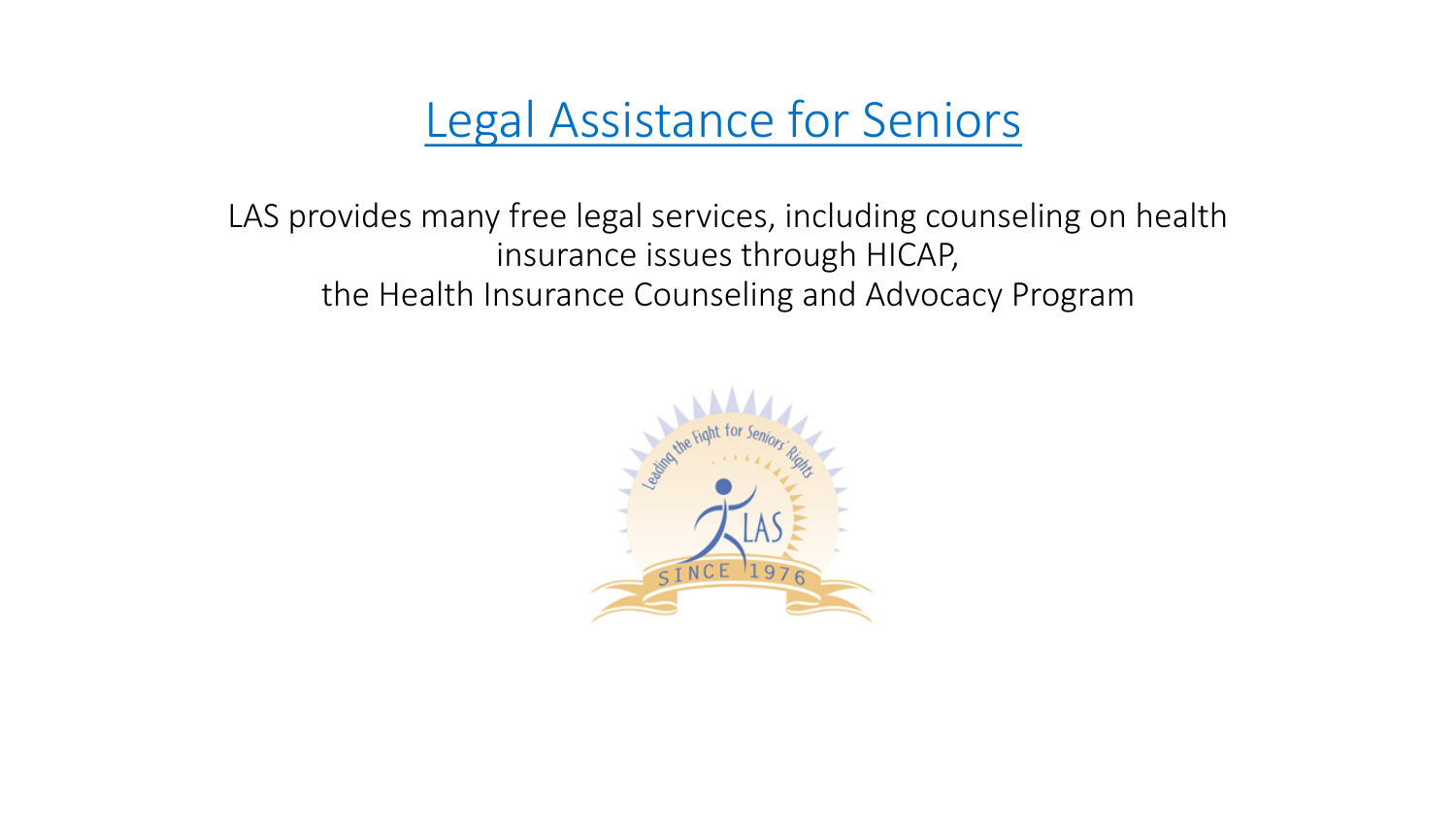### Legal Assistance for Seniors (LAS)

- Alameda County based nonprofit serving older adults with legal services, Medicare counseling (HICAP) and community education, reaching over 10,000 older adults per year.
- Started in 2017, LAS Housing Program focuses on providing older adult tenants and homeowners with legal representation and community education regarding their rights and responsibilities.
- Serving older adults in this area means: one on one representation; home visits; strong collaboration with other service providers to address the multiple/complex needs.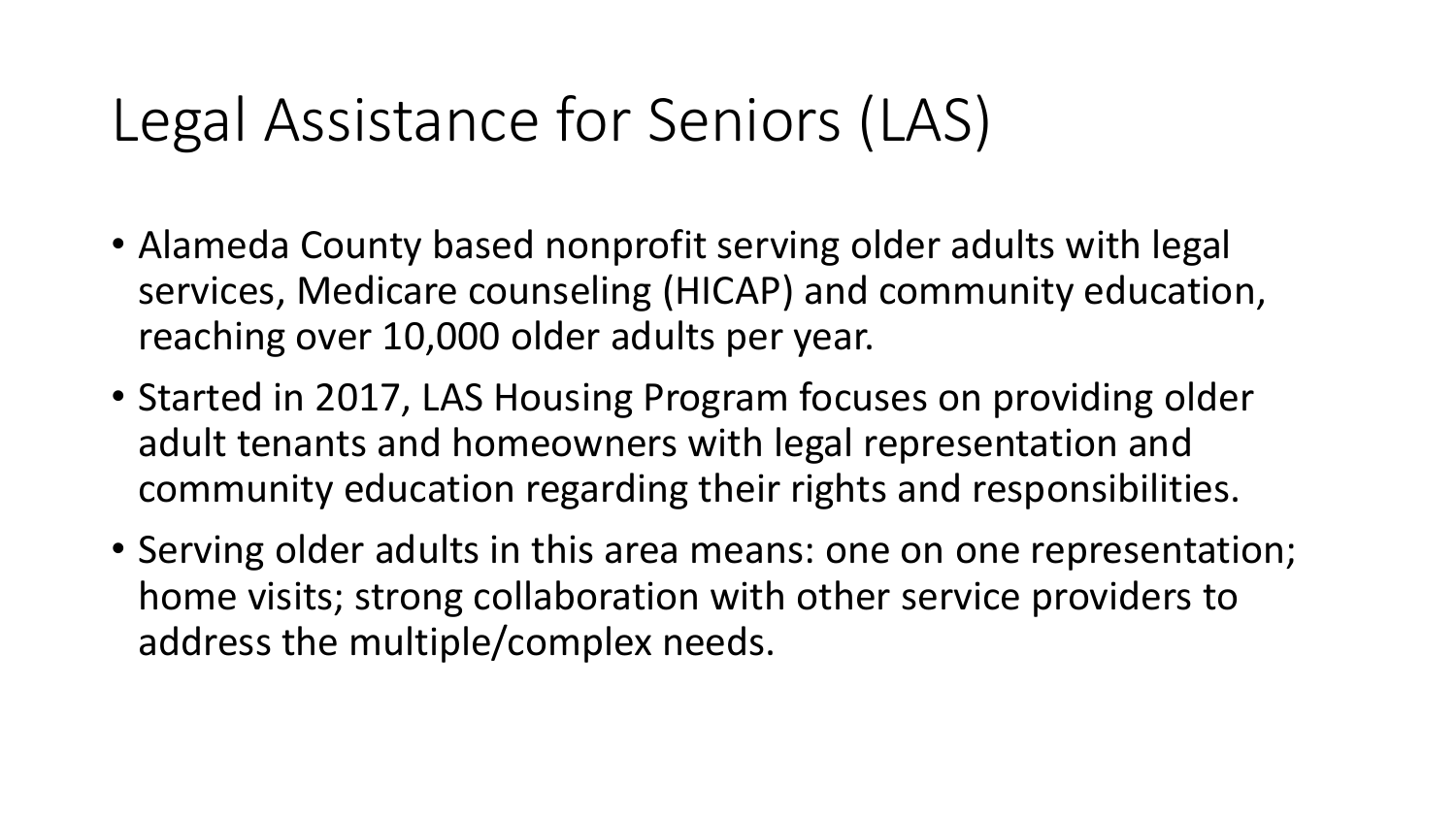## Why are legal housing protections tailored to older adults are so critical?

- A recent case highlights the growing need for interventions:
	- Older couple, in their 70s are long time renters of an apartment. Wife suffers a medical emergency that required extended hospital stay. The couple began having trouble covering their rent. Husband ignored notices and warnings that they were going to be evicted. Family members assured the couple would be taken care of in the event of eviction. Believing they had a place to go, couple defaulted on the unlawful detainer action and were displaced. When they went to family expecting a place to stay, they were turned away with family stating it would be too much of a burden. With nowhere to go, they ended up homeless.
	- Many points of intervention in this example. The earlier inventions are applied, the easier and more effective the solutions will be, ensuring minimal impact of the health and well-being of the couple.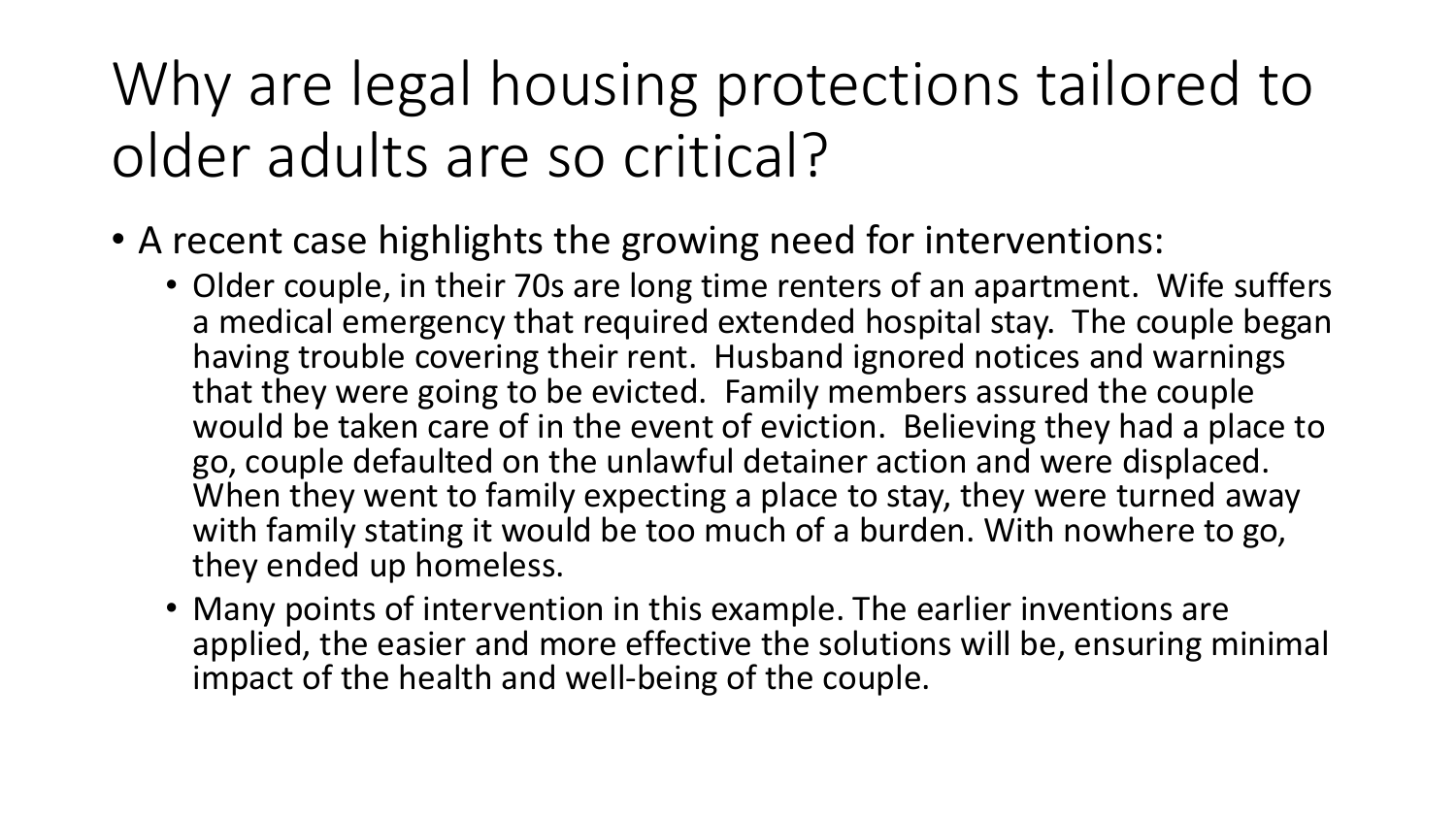### Why Prevention Matters

#### The economic math does not make sense in the Bay Area (True for either homeowners or renters)

- 1 in 4 older adults earn less that  $200\%$
- Cost of living in the Bay Area 49% of single older adult households and 21% of older adult couple households lack the income to cover basic living expenses.
- Supporting others with their limited assets.

#### **The situation is a full-blown crisis**

- Roughly 50% of the homeless population is now 50 years old and older, with nearly 50% being first time homeless.
- Senior homelessness on the rise.
- Devastating impacts on the health and well-being of older adults.

#### **Many older adults' limited ability to pivot quickly in the face of crisis (physical, financial, etc.)**

- Once the crisis has hit, very hard time correcting course.
- Outcome of the crisis often catastrophic (health outcomes).
- Keeping someone housed more effective intervention than trying to get an older adult off the streets.
- Permanent supportive housing is working to end chronic homelessness; but, without "closing the front door" and preventing housing loss/displacement, we won't end homelessness (Kushel).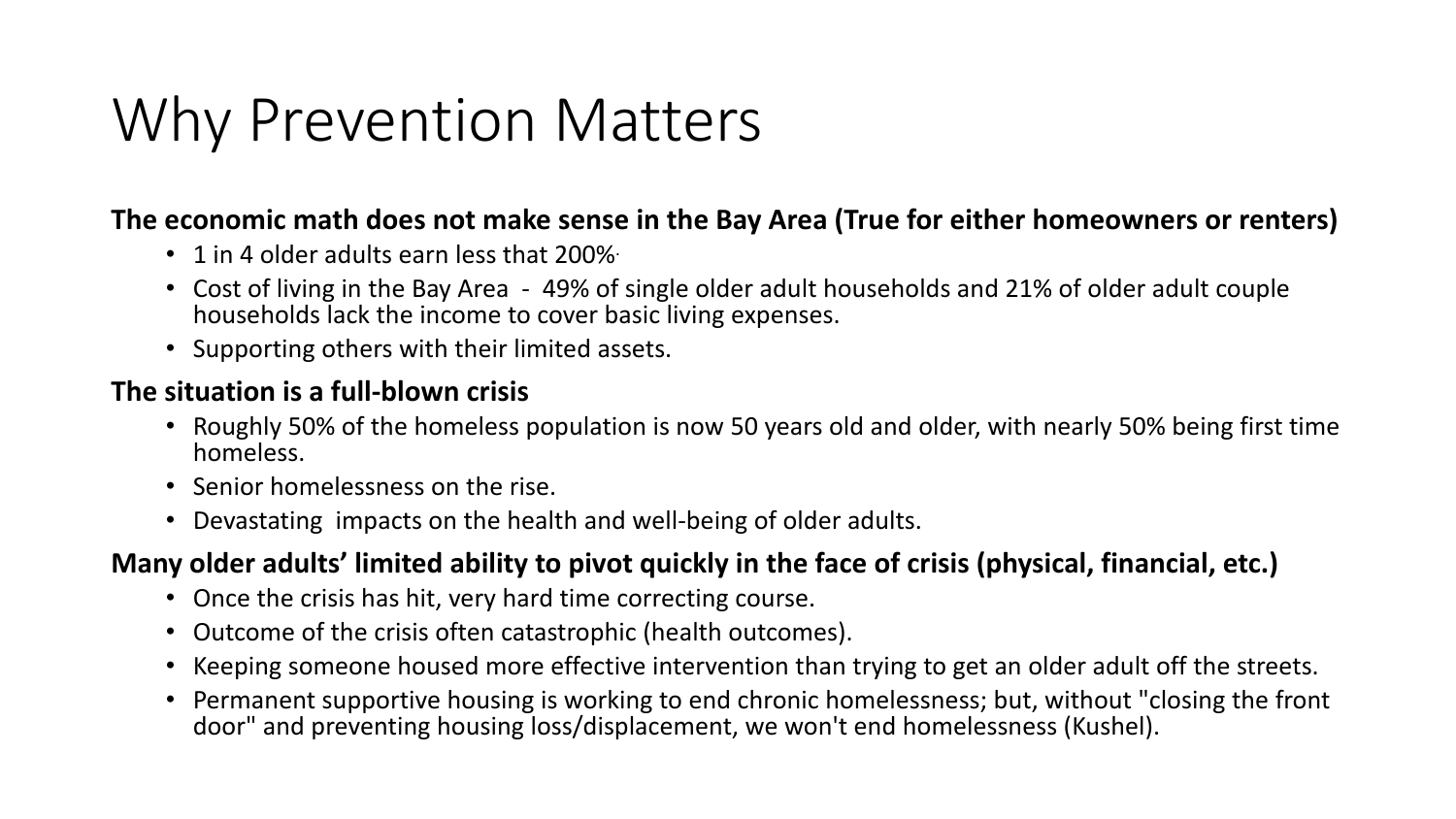# What are Effective Preventative Measures?

- For older adults, effective prevention means more than preserving the four walls.
- "Whatever it takes" perspective; interventions moved far upstream as possible.
- Legal interventions
	- Individualized service is critical including home visits. The clinic model will not work for older adults
	- Documents ready and available asap!
	- Start the conversation before lawsuit filed
- Case Management, ongoing supports address issues that trigger displacement.
	- Be aware of the impact of Behavioral Stipulations
	- Long term case management needs to be an option. Additional resources needed that create flexible options like RRCM (longer term than APS, fall short of conservatorship)
	- Public Benefits Evaluation and high-touch Assistance
	- Quick Access to Emergency Funds
- If we are truly just talking about \$\$, let's make it about \$\$. One time payments have been shown to be highly effective in preserving housing.